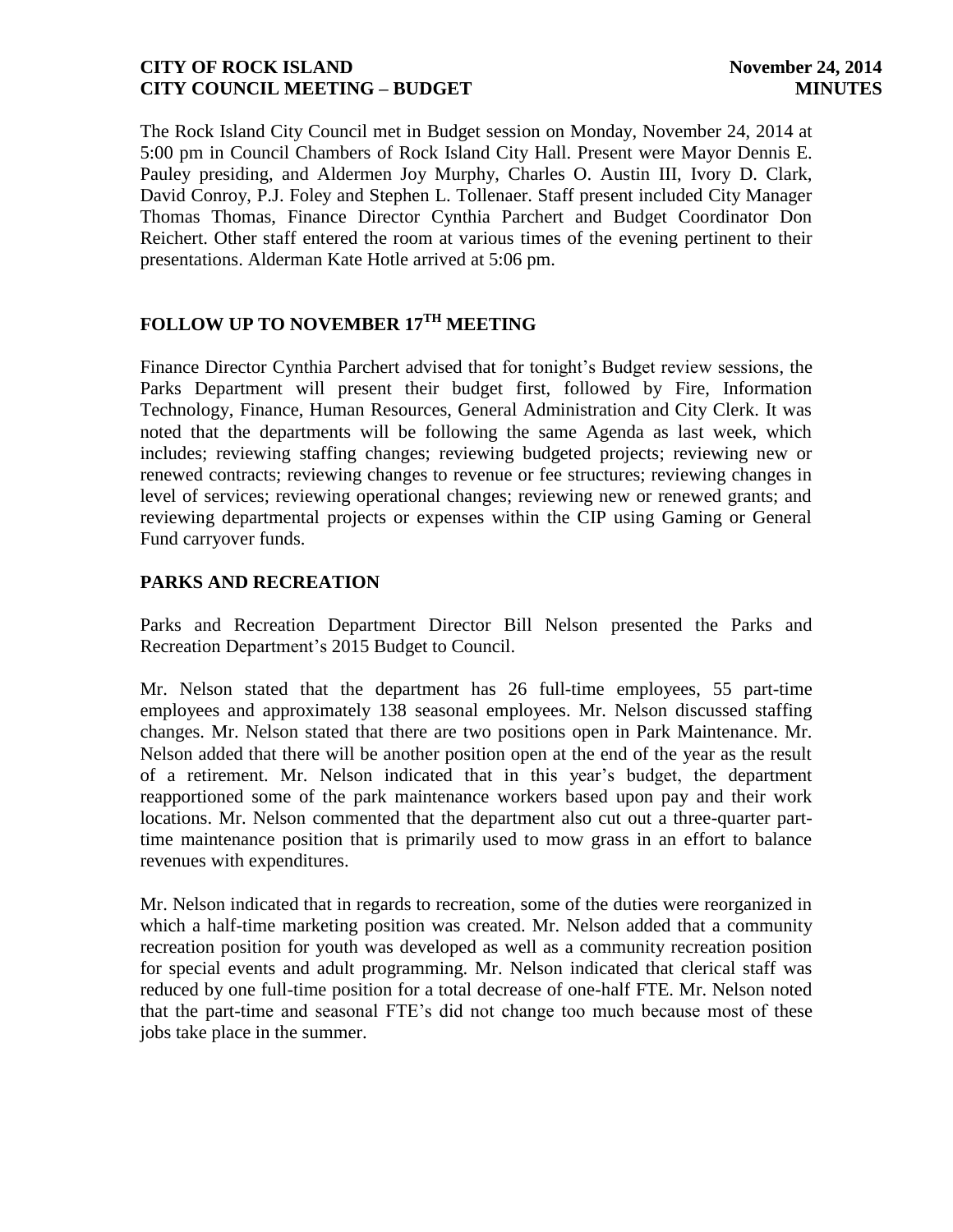Mr. Nelson discussed program changes. Mr. Nelson stated that the department continues to look for ways to provide new programs and improve customer satisfaction. Mr. Nelson then discussed participation at Highland Springs Golf Course as it related to outside participation. Mr. Nelson commented that over 70% of all plays at Highland are from people outside of the Rock Island zip code. Mr. Nelson added that about 40% of all plays at Saukie Golf Course are from people that live in Rock Island and the rest are from people outside of Rock Island. Mr. Nelson further discussed outside of Rock Island participation as it related to park facilities including RIFAC and Whitewater Junction.

Mr. Nelson discussed the Parks Department's primary projects that are part of Gaming, which included; computerized receipting system, tuck pointing of the outside walls at Hauberg and the Carriage House, chalet roof at Longview Park, ADA sidewalks for Ridgewood and Shadybrook Parks and removal of the Firehouse at Douglas Park. Mr. Nelson further discussed these items. Mr. Nelson advised that the replacement of a side winder out-front mower for one of the golf courses is covered in the Parks and Recreation portion of the budget.

Mr. Nelson discussed revenue. Mr. Nelson advised that fees are reviewed each year with the board and staff. Mr. Nelson stated that golf passes will be increased between 5.0% and 7.0%, and the daily special for Saukie will increase to \$25.00 for a round of golf with a cart after 10:00 am. Mr. Nelson indicated that sport fees for some youth sports will increase to \$45.00 to offset equipment costs, and gym rental fees will increase an additional \$5.00 to \$20.00 an hour based on prime time and how much gym space is desired. Mr. Nelson offered that Hauberg rental rates are being increased for events that are more than four hours, and Schwiebert rental rates for weddings are being increased. Mr. Nelson also commented that Whitewater Junction private rental rates have increased approximately 5.0% to 10% based on the number of people attending and the life guards required. It was noted that RIFAC had some selective membership increases for young adults and senior memberships. Mr. Nelson pointed out that a sliding scale based on income has been implemented at RIFAC in an effort to provide access for those individuals with a limited income. Mr. Nelson also discussed the partnership with the townships, RICAP, the Library and MetroLink for programs that assist in providing access to Whitewater Junction, RIFAC and golf. Mr. Nelson added that the department is also adding a coupon program for riders of MetroLink in regards to discounts for park facilities. Mr. Nelson further discussed this item.

Mr. Nelson discussed level of services. Mr. Nelson advised that the department is slowly falling behind in maintaining some of the park areas. Mr. Nelson added that priority is given to the park areas that are utilized the most. In the area of operational changes, Mr. Nelson stated that it is unlikely that funding will be received from the Day Foundation for the onsite school camp. Mr. Nelson added that the department is working on developing some camp programs. Mr. Nelson further discussed this item. Mr. Nelson also discussed the department's efforts in working with Little League to get additional memberships as it related to youth sports. Mr. Nelson advised that in regards to grants, the department has asked for a change of purpose in the grant identified for Douglas Park because there is a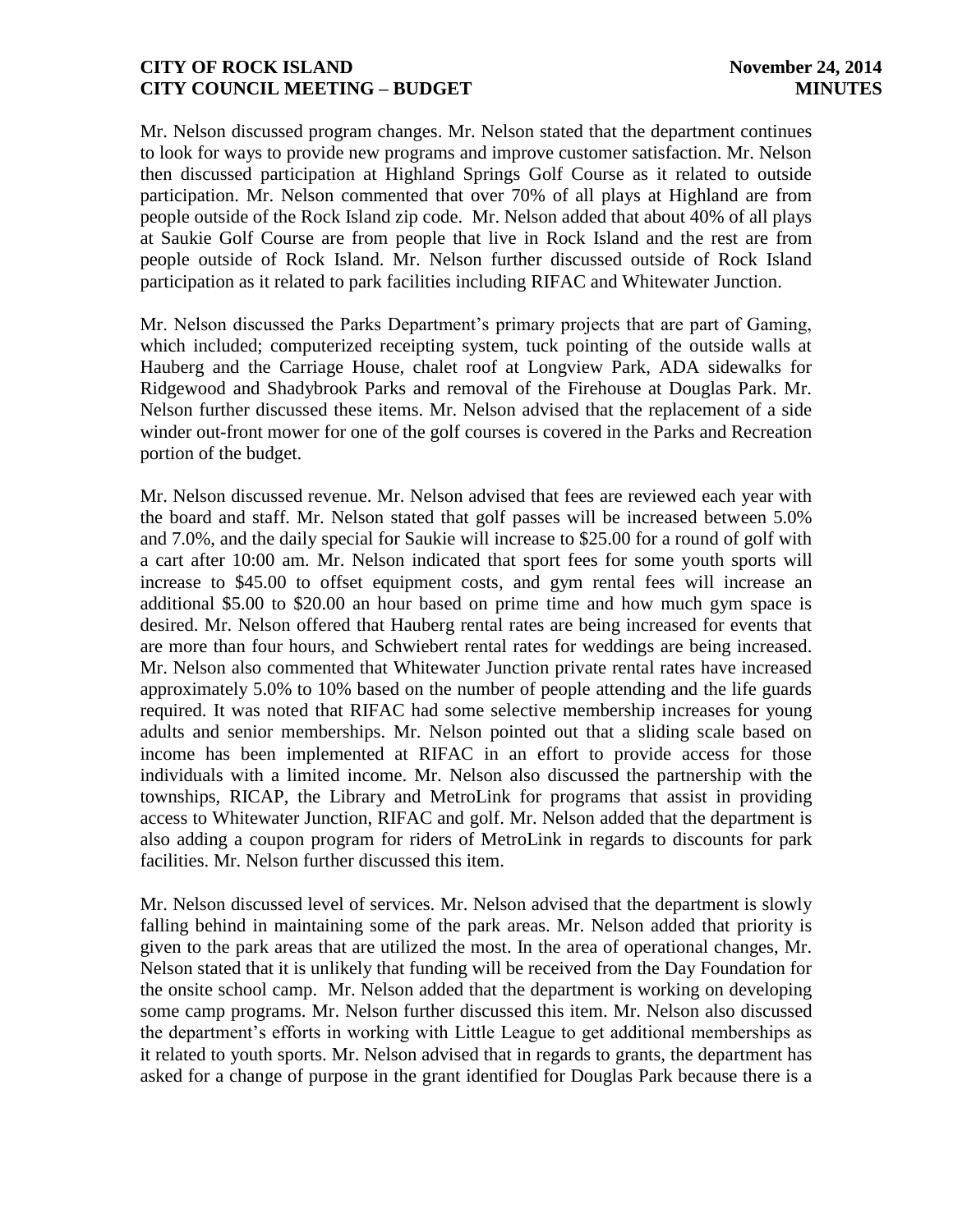need to replace worn out fences. Mr. Nelson added that he has not received a response yet from DECO.

Mr. Nelson stated that in terms of gaming, the computerized receipting system would replace a system currently in use that will no longer be supported by the software company. Mr. Nelson offered that the tuck pointing of the walls at Hauberg and the Carriage House will include repairs to the mortar on the outside walls. It was noted that in regards to the bond payment for Whitewater Junction, it is the principal payment on the bonds for the construction of the original pool. Mr. Nelson discussed the chalet roof at Longview Park as well as the mandated ADA sidewalk compliance changes at Ridgewood and Shadybrook Parks. Mr. Nelson advised that repairs to the roof, floor, tuck pointing of walls and replacement of the HVAC system at the Firehouse at Douglas Park far exceed the value of the building for park use, and it is being recommended to remove the Firehouse. Mr. Nelson further discussed this item.

Council and Mr. Nelson discussed the Parks and Recreation Department's 2015 Budget as it related to removal of the Firehouse at Douglas Park, the infestation of the Emerald Ash Borer and expenses exceeding revenues. Council further discussed the Parks and Recreation Budget.

## **FIRE**

Fire Chief Jim Fobert accompanied by Assistant Fire Chief Jeff Yerkey presented the Fire Department's 2015 Budget.

Chief Fobert indicated that staffing levels remain the same at 58 sworn and one civilian for a total of 59 FTE's. Chief Fobert advised that one of the projects that the Fire Department is looking at for this budget year is to paint the exterior of Station #2, which is the ambulance portion out at the Southwest area. Chief Fobert indicated that the new entry doors at Central Fire Station are part of Gaming. Chief Fobert added that to reduce the cost of this project, the cost was split for half this year and half next year. Chief Fobert advised that the engineering study to replace the HVAC system at Central Fire House is underway. Chief Fobert explained that he had hoped to replace the sections of the concrete at Stations #1 and #4 this year, but because of the weather, the use of equipment from Public Works and with water main breaks, the project will be pushed back until next year.

Chief Fobert advised that the Ambulance Billing contract remains the same through Professional Billing Services for CY2015. The Chief commented that mileage and treat and non-transport fees were increased on April 1, 2014. Chief Fobert indicated that ambulance revenue remains the same and no changes are anticipated for CY2015. The Chief added that \$2.8 million will be billed out. The Chief noted that Haz Mat Permits are at \$20,000.00. The Chief commented that these Haz Mat fees are fees on the businesses that have hazardous materials. Chief Fobert noted that the Foreign Fire Tax Fund came in at \$51,900.00 this year. The Chief added that this is the fund that the rescue boat will be coming out of for CY2014. Fire Chief Fobert noted that \$60,000.00 will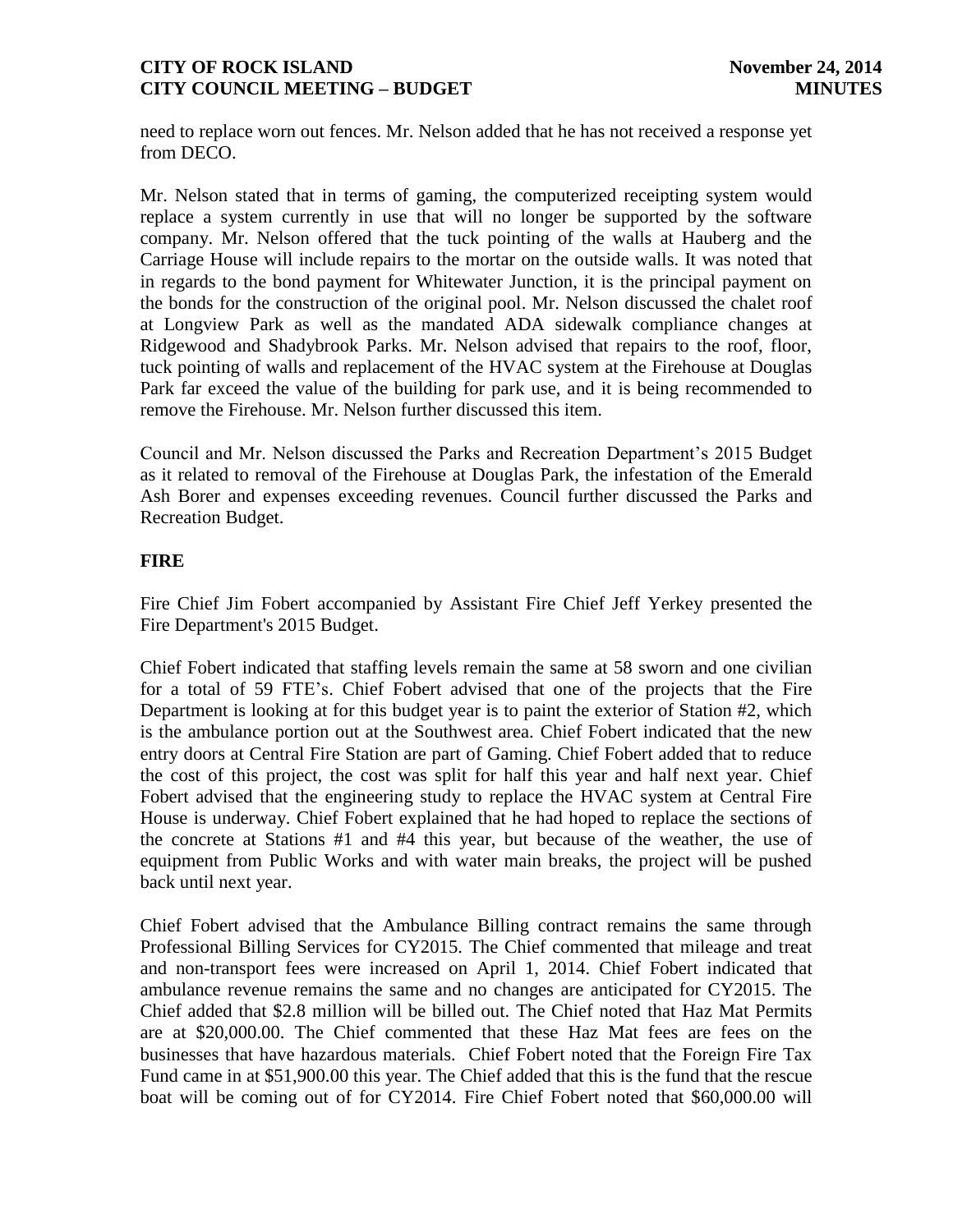come out of the Foreign Fire Tax Fund and \$20,000.00 is from a donation. Chief Fobert further discussed the new fire-rescue boat.

Chief Fobert discussed the changes in the level of services for the Fire Department. Chief Fobert indicated that Station #2 in the Southwest area received a new heart monitor. The Chief noted that the water rescue boat will probably be put in service in the spring or summer of 2015. The Chief added that it will not be put in service until everyone has been trained. Chief Fobert discussed operational changes. Chief Fobert indicated that in regards to response to territory, smaller vehicles will respond to certain areas that are high volume to save on fuel and maintenance to the Fire Department fleet. Chief Fobert also discussed the water rescue equipment. Chief Fobert commented that the new ladder truck is in operation at Central Fire Station. The Chief noted that this ladder truck will go on fire calls, but it does not go out on EMS calls unless that is the last resort.

Chief Fobert stated that in the area of grants, the Fire Department for CY2015 will be working on the breathing apparatus grant (SCBA) with other local agencies to replace the outdated SCBA equipment in CY2016.

Council and Chief Fobert discussed the SCBA Grant and fire insurance ratings. Council also discussed ambulance services as it related to fees.

Council further discussed the Fire Department's 2015 Budget.

At 6:23 pm, Alderman Conroy excused himself from the session.

## **INFORMATION TECHNOLOGY (IT)**

Information Technology Department Director Timothy Bain presented the Information Technology Department's 2015 Budget to Council.

Mr. Bain indicated that overall, staffing levels remain the same at seven employees.

In the area of projects, Mr. Bain stated that the IT Department has budgeted \$150,000.00 for replacing computer equipment. Mr. Bain stated that two years ago, the IT Department focused on replacing a lot of copiers and printers; in this current year, the department has spent a lot of time working on Windows XP. Mr. Bain added that there were a lot of desktops and laptops that had to be replaced to get Windows XP out because Microsoft no longer supports Window XP. Mr. Bain commented that in the coming year, the department is very concerned about the fact that Microsoft will stop support for Windows Server 2003 in July 2015. Mr. Bain also stated that he was concerned about the new police facility that is being built. Mr. Bain commented that there is a fair amount of supporting infrastructure that has to be put in. Mr. Bain stated that the department has budgeted approximately \$75,000.00 for Park and Recreation software as well as \$25,000.00 for fiber optics for the new Police Station. Mr. Bain also discussed the wireless network for Police, which is budgeted at \$25,000.00 and Police mobile data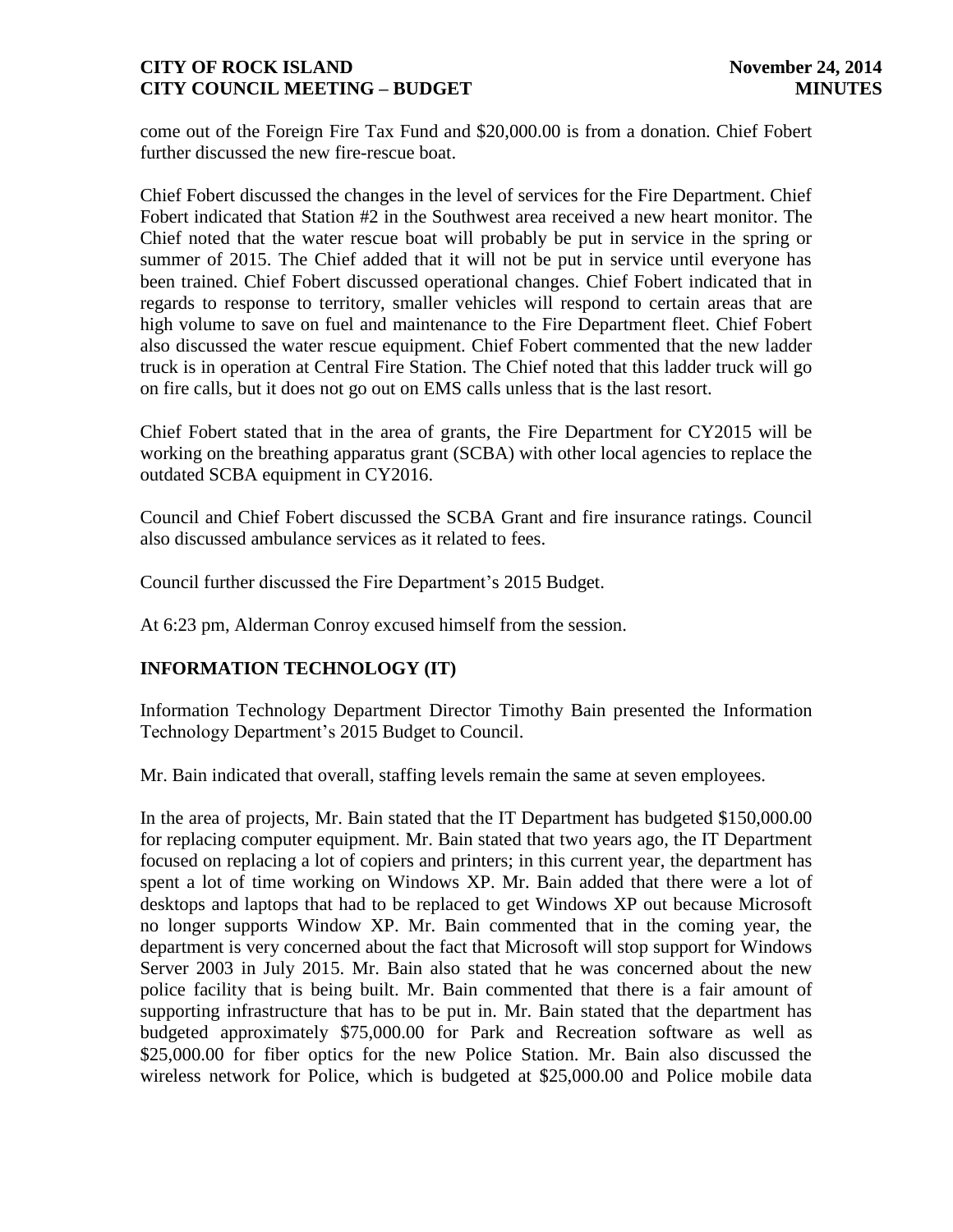terminals and in-car video systems, which is not budgeted in the IT budget. Mr. Bain further discussed computer equipment replacement.

Mr. Bain advised that in the area of contracts, the financial side includes GEMS, Northstar, iNovah and Attendance Enterprise. Mr. Bain added that on the spatial side, there is AutoCAD, ArcGIS and Cityworks, and on the enterprise side, there is Google, Civic Plus and Amazon. Mr. Bain advised that new contracts include Marina Dockmaster, Duncan Parking and Fleet Assetworks. Mr. Bain indicated that the Compasscom AVL will be upgraded to a hosted solution as well as expanding Internet Bandwidth. Mr. Bain further discussed this item.

Mr. Bain indicated that the IT Department does not have any revenue. Mr. Bain discussed changes in service. Mr. Bain offered that there are significant changes that will be going on in the Police Department with the mobile data terminals, videos, radios, wireless and the new building. Mr. Bain further discussed this item. Mr. Bain stated that Park and Recreation software and Marina and Fleet software in Public Works could impact service delivery methods, and in that respect, IT services may have to change to meet those needs. Council, Mr. Bain and Ms. Parchert discussed the fleet software as it related to the computer part of the fuel management system and how charges are distributed.

Mr. Bain stated that in regards to operational changes, there are several new software systems under review and there is a lot of work going on to eliminate older systems and to deal with the growth of storage needs. Mr. Bain further discussed this item. Mr. Bain advised that the IT Department does not have any grants.

Council further discussed the Information Technology Department's 2015 Budget as it related to Civic Plus and the City's website.

## **FINANCE**

Finance Director Cynthia Parchert accompanied by Budget Coordinator Don Reichert presented the Finance Department's Budget for 2015.

Ms. Parchert stated that the total full-time equivalent (FTE) change from CY2014 to CY 2015 is .92. Ms. Parchert added that for CY2015, the body count has increased by one. Ms. Parchert explained that the department split the Accounts Receivable/Customer Service Supervisor position into two separate full-time managerial positions - Billing Manager and Collections Manager. Ms. Parchert noted that this change was the result of parking enforcement responsibilities moving from the Public Works Department to the Finance Department. Ms. Parchert offered that the Billing Manager will oversee this function and at the same time, this allows the Collections Manager to focus on collection efforts in collecting some outstanding debt. Ms. Parchert further discussed this item.

Ms. Parchert discussed budgeted projects. Ms. Parchert indicated that the City has an outdated bad debt collection process. Ms. Parchert added that the Collection Manager will be updating this process and reinstituting collection efforts. Ms. Parchert indicated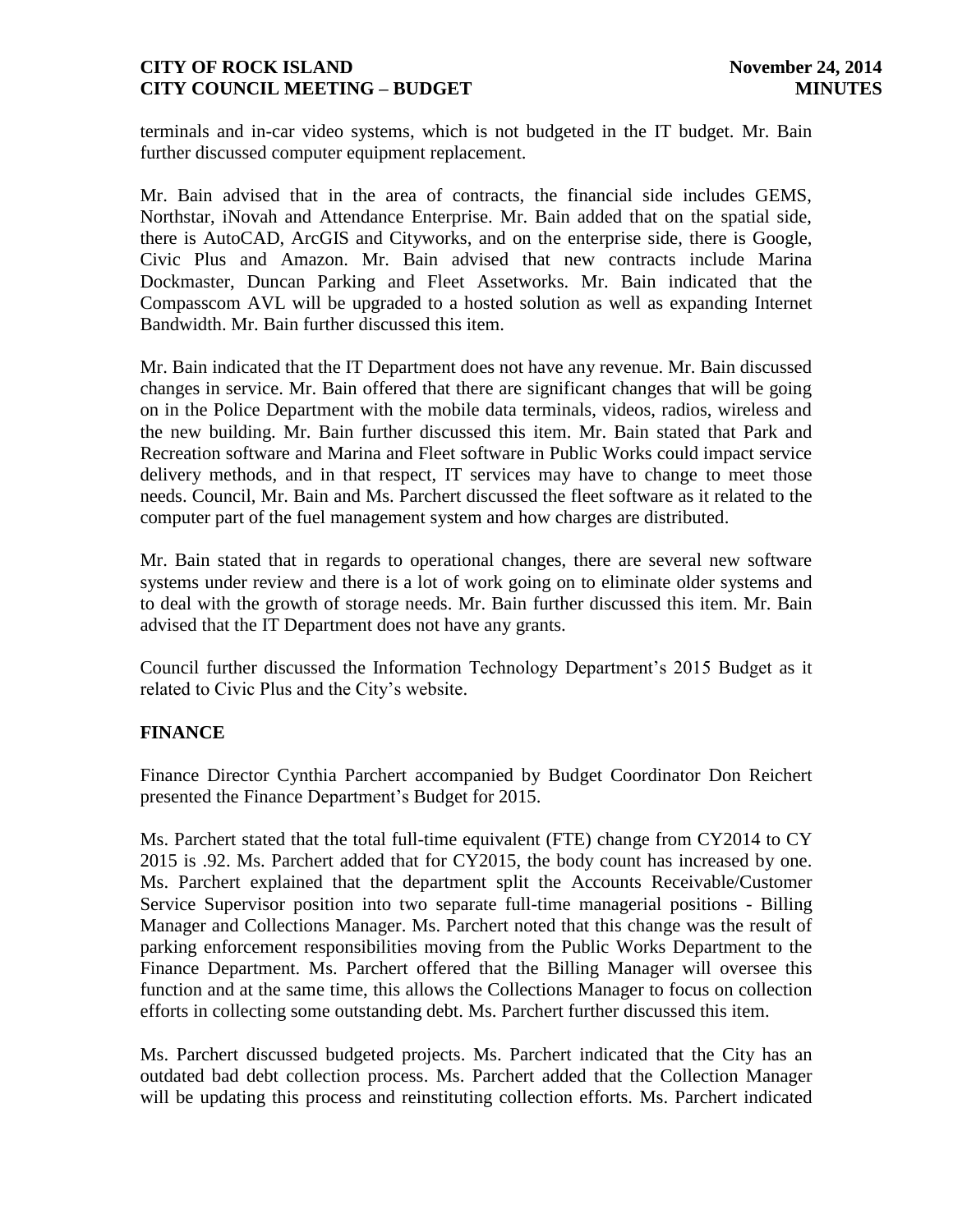that the Billing Manager will be strengthening the billing process and centralize all billings within Finance. Ms. Parchert pointed out that Finance will then be able to monitor all receivables. Ms. Parchert indicated that during CY2014, Council approved the contract to complete a Cost Allocation Plan. Ms. Parchert added that the first rough draft has been received but Finance is waiting for the final document. Ms. Parchert added that once it is finalized, it can be implemented as part of the CY2016 Budget.

Ms. Parchert stated that the Finance staff has begun preliminary reviews of financial software packages. Ms. Parchert noted that during CY2015, staff will complete preliminary reviews, issue an RFP, and arrive at a recommendation so that during the preparation of the 2016 Budget, funds can be requested for that new software and it can be implemented as part of the CY2016 Budget. Ms. Parchert and Council further discussed this item. Ms. Parchert indicated that during CY2014, Finance assisted with the implementation of Marina software and Fleet software. Ms. Parchert added that during CY2015, the Parks and Recreation Department will be replacing their CLASS software and Finance will be assisting with this implementation so that the correct information is transferred to the financial system.

Ms. Parchert discussed ongoing projects, which included; annual audit, annual budget, annual CIP budget, monthly close and monthly budget analysis. Ms. Parchert also discussed debt and loans issued for 2015. Ms. Parchert stated that in the area of budgeted contracts, Council approved a three year actuarial services contract with Nyhart as well as a three year contract for OPEB services with Menard Consulting. Ms. Parchert noted that this contract is for pension employee benefits analysis that has to be done as part of the audit. Ms. Parchert indicated that the Police and Fire pension fund entered into new investment consulting contracts this year. Ms. Parchert added that Finance is working on entering into a contract with Azavar for sales tax audit.

Ms. Parchert discussed a number of operational changes, some of which included; in the process of moving parking enforcement from Public Works to Finance; stepping up efforts for collection of past due accounts; refining of centralized billing and receivable monitoring; developed a new resident packet, but not finalized yet; and offering the ability of acceptance of credit cards remotely. Council and Ms. Parchert further discussed this item.

Council and Ms. Parchert further discussed the Finance Department's 2015 Budget.

## **HUMAN RESOURCES**

Human Resources Director John Thorson presented the Human Resources Department's 2015 Budget.

Mr. Thorson stated that in regards to staffing, the Human Resources Department has four employees and there are no changes anticipated for 2015. Mr. Thorson added that no retirements are anticipated for CY2015. Mr. Thorson advised that the department does not have any budgeted capital projects for CY2015.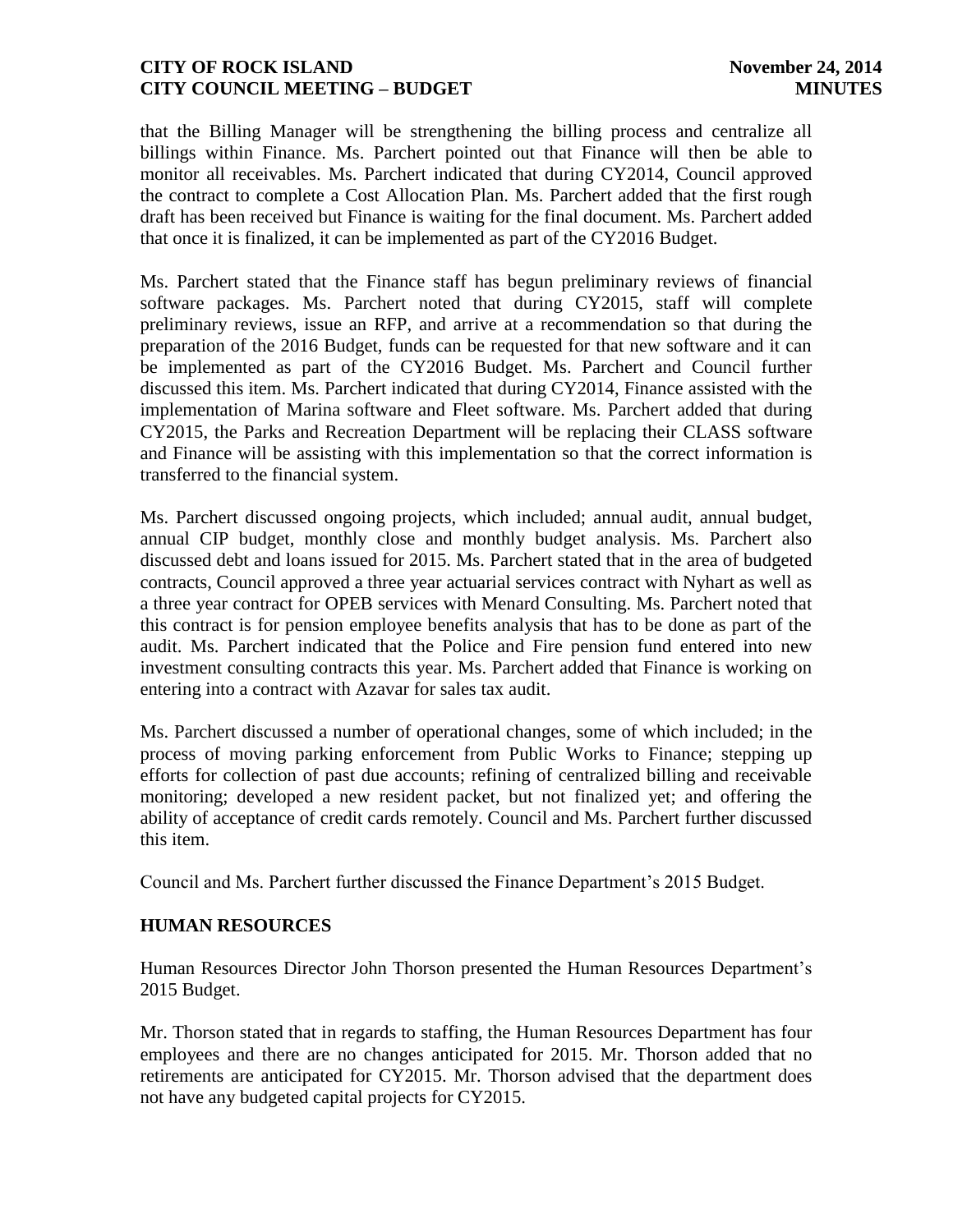Mr. Thorson advised that the primary contracts that the Human Resources Department oversees include; legal services, temporary services, employee assistance, medical services and consulting, which is primarily with health and risk management services. Mr. Thorson added that other contracts include miscellaneous, which are Rock Island County and South Rock Island Township for the use of the Wellness Center, City wide vending and labor union contracts.

Mr. Thorson advised that overall, revenues are budgeted at \$6,824,332.00 and for CY2015, there will be an increase of \$1,904,206.00. Mr. Thorson stated that self insurance revenues will increase about 44% or \$460,507.00 in CY2015. Mr. Thorson added that this fund is struggling and it is in a deficit position. Mr. Thorson commented that the Financial Policy requires that one year of operating expenses is to be kept on hand. Mr. Thorson added that the fund was increased to an additional \$160,000.00 for the upcoming year in an effort to get the fund balance into policy compliance. Mr. Thorson stated that he is concerned about this item.

Mr. Thorson stated that health insurance revenues will increase 37% or \$1,436,747.00 in CY2015. Mr. Thorson added that the health fund has a current fund balance of \$3,218.338.00. Mr. Thorson advised that the Financial Policy states that the health fund balance should be maintained at 25% to 50% of operating costs in the budget. Mr. Thorson added that this budget assumes that expenses will exceed revenues; it is a deficit budget. Mr. Thorson advised that the Cafeteria Plan revenues will increase 11.1% or about \$7,000.00 for CY2015. Mr. Thorson stated that this relates to employee funds for dependent care reimbursement and medical reimbursement for out-of-pocket expenses.

Mr. Thorson advised that no changes in service levels are expected for the next year for internal or external customers. Mr. Thorson stated that in the area of operational changes, the department is looking to increase the Wellness Center nurse's hours approximately 10 hours per week. Mr. Thorson added that the primary reason is to provide assistance to the Nurse Practitioner for blood draws, patient charting, patient workups and administrative tasks. Mr. Thorson provided background information on the onsite-nursing clinic as it related to visits, costs and City and employee savings.

Mr. Thorson discussed grants. Mr. Thorson advised that the department receives funding for the Retiree Drug Subsidy. Mr. Thorson explained that the drug subsidy payment is to help offset the Medicare retiree's prescription drug usage that is currently paid for. Mr. Thorson commented that no application will be made to RDS for the next plan year due to Medicare retirees being moved to Extend Health, which started in April of this year. Mr. Thorson added that CY2015 is the last year that the City will receive this funding. Mr. Thorson further discussed this item.

Mr. Thorson advised that the department does not have any Capital Improvement Plan requests for CY2015.

Council discussed the Human Resources Department's 2015 Budget.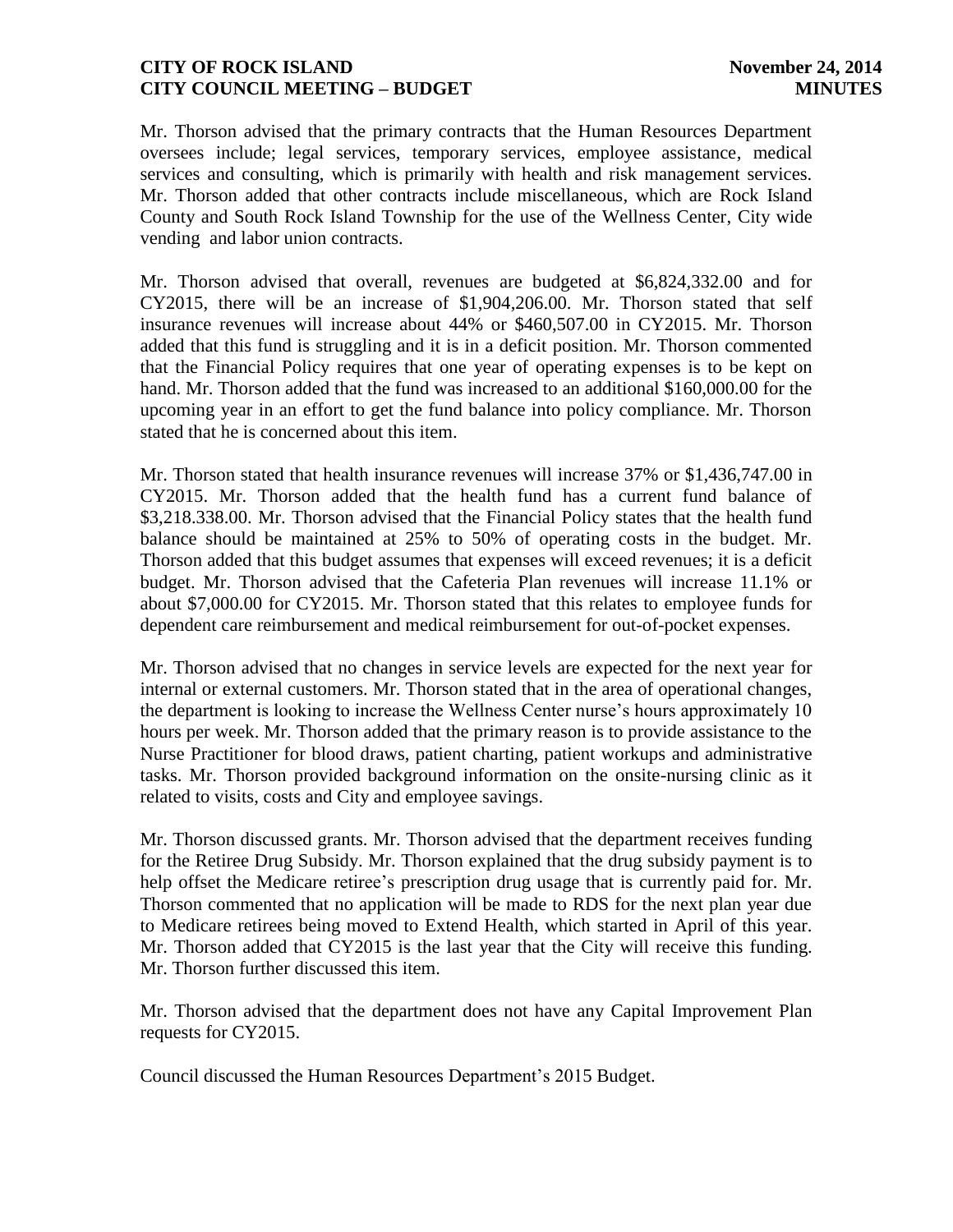## **CITY MANAGER, MAYOR, ALDERMEN AND CITY CLERK**

Ben McCready, Assistant to the City Manager presented the City Manager's, Mayor's, Aldermen's and City Clerk's 2015 Budget.

Mr. McCready referred to the budget review documents and commented that there are no anticipated changes to staffing levels in these departments.

Mr. McCready stated that the CED Director has taken on additional duties as the Assistant City Manager; this is not reflected in the budget. Mr. McCready offered that the City has been able to work cooperatively with Augustana College and the Finance Department for an intern that assists the departments. Mr. McCready added that it has been a good model and the department is looking at expanding this program. It was noted that some funds have been made available through the college to help support this program.

Mr. McCready discussed funding. Mr. McCready advised that the activities of the City Manager's Office, City Clerk's Office, Mayor and Aldermen are supported by six funds, which include three TIF funds. Mr. McCready added that the Gaming fund and Labor Day Parade fund are associated with specific programs.

Mr. McCready stated that revenues have been stable, but there has been one change this year. Mr. McCready advised that there was a policy change initiated on March  $17<sup>th</sup>$  of this year to discontinue collecting the Downtown Security Fees. Mr. McCready added that it had a \$23,975.00 impact on revenues and with those revenues not being collected, it will be relatively stable.

Mayor Pauley advised that the document states that it will be decreasing \$1,000.00.

Mr. McCready advised that it was between all six funds; it went down approximately \$1,000.00 from this year. Mr. McCready added that this was based on looking at what the actual revenues were. Council further discussed this issue.

Mr. McCready explained that compared to CY2014, revenue was \$195,700.00 and CY2015 is \$194,700.00 and that includes alcohol, tobacco dealers, games/amusements, junk yards, miscellaneous business licenses and private parking lots. Mr. McCready further explained that in CY2014, it was a nine month budget and the budget was adjusted to reflect several things; most of the revenue in that year was collected on an annual basis. Mr. McCready further discussed this issue.

Mr. McCready indicated that budgeted expenses for these departments have increased by \$145,965.00 or 25% compared to the current year. Mr. McCready commented that the increase is on target with the anticipated variance associated with transitioning to a 12 month cycle. It was noted that this increase is primarily attributed to personnel costs.